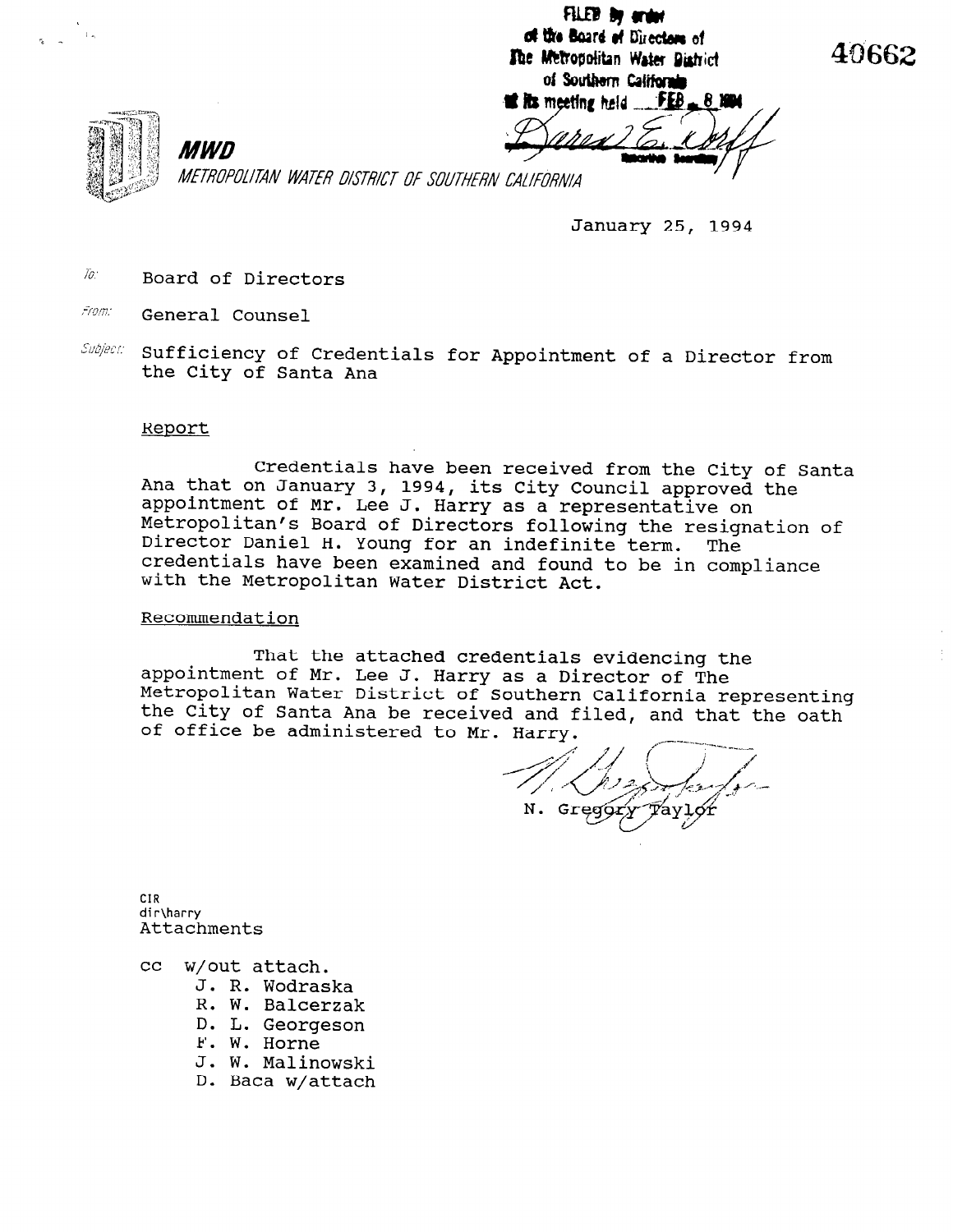

Office of Board of Directors and American control of the January 20, 1994

| To: | General Counsel |  |
|-----|-----------------|--|
|     |                 |  |

From: Executive Secretary

Subject: New Director from City of Santa Ana

Following the resignation of Director Daniel H. Young, Mr. Lee J. Harry has been appointed by the Mayor, with the concurrence of the City Council, as its representative on Metropolitan's Board for an indefinite term.

Attached are the credentials received from the City of Santa Ana showing the appointment of Mr. Harry. Please review for legal sufficiency.

If the credentials are legally sufficient, Mr. Harry will be sworn in at our Board Meeting on February 8, 1994.

aren E. Dorff

dc

#### Attachments

cc w/out attach.

- J. R. Wodraska
- R. W. Balcerzak R. W. Baicerza<br>D. T. Georgeson
- F. W. Horne
- 
- J. W. Malinowski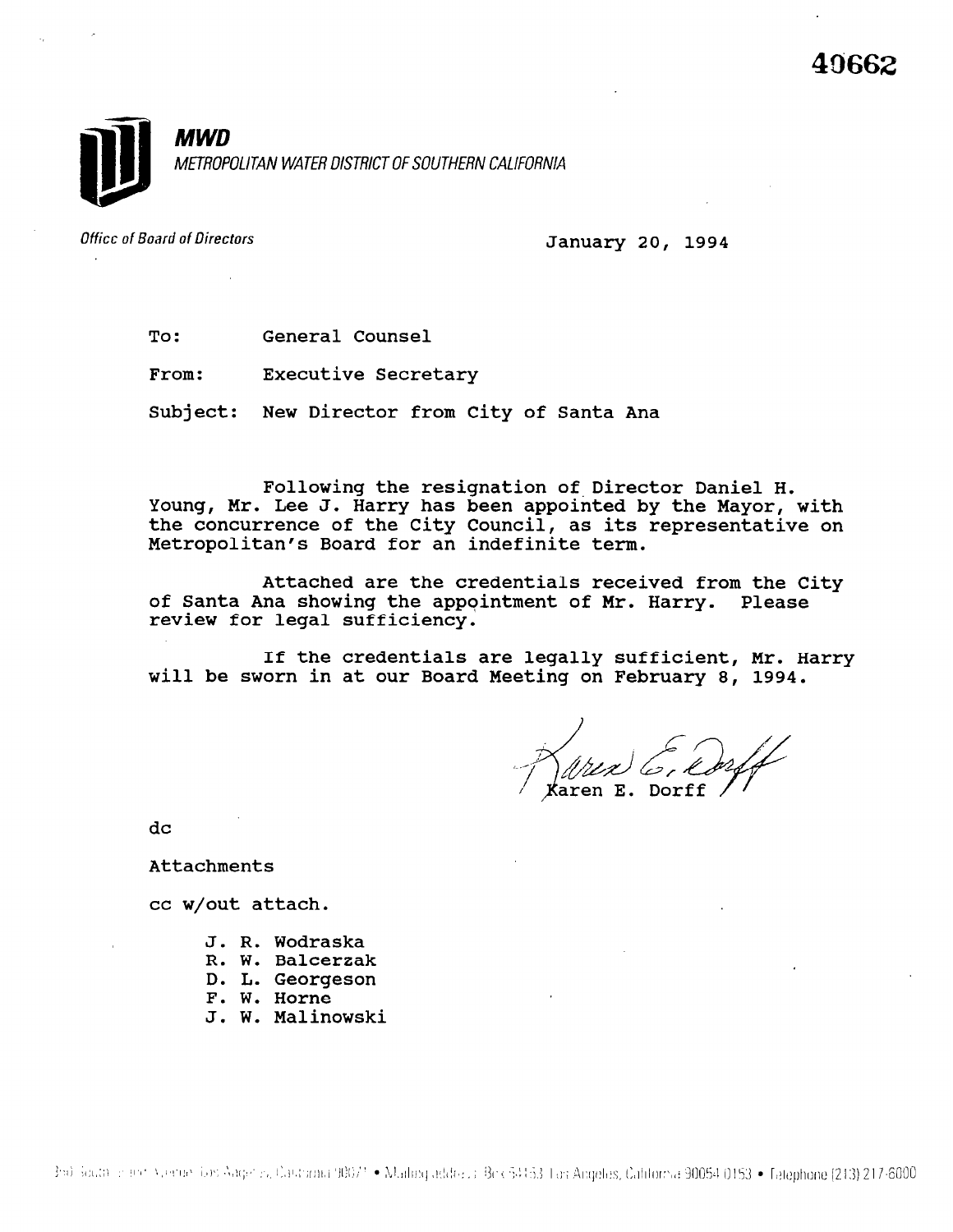MAYOR Dan Young MAYOR PRO TEM Miguel A. Pulido COUNCILMEMBERS Thomas E. Lutz Lisa Mills Ted R Moreno



ALL-AMERICA CITY 1982-83

49662

CITY MANAGER David N. Ream CITY ATTORNEY Edward J. Cooper CLERK OF THE COUNCIL Janice C. Guy

### MINUTES EXCERPT

MEETING DATE: January 3, 1994

# COUNCIL MEMBERS PRESENT: Lutz, Mills, McGuigan, Norton, Richardson, Young ABSENT: Pulido

### BOARDS/COMMISSIONS/COMMITTEES

- 13.A. APPOINTMENTS
- Motion: 1. Accept resignation.

Mayor Young as City's representative to the Metropolitan Water District of Southern California Board

2. Appoint.

Lee Harry, Water Resources Manager, as the City's representative to the Metropolitan Water District of Southern California Board

| MOTION: McGuigan | SECOND: Mills                                    |
|------------------|--------------------------------------------------|
| VOTE: AYES:      | Lutz, Mills, McGuigan, Moreno, Richardson, Young |
| NOES:            | None                                             |

ABSENT: Pulido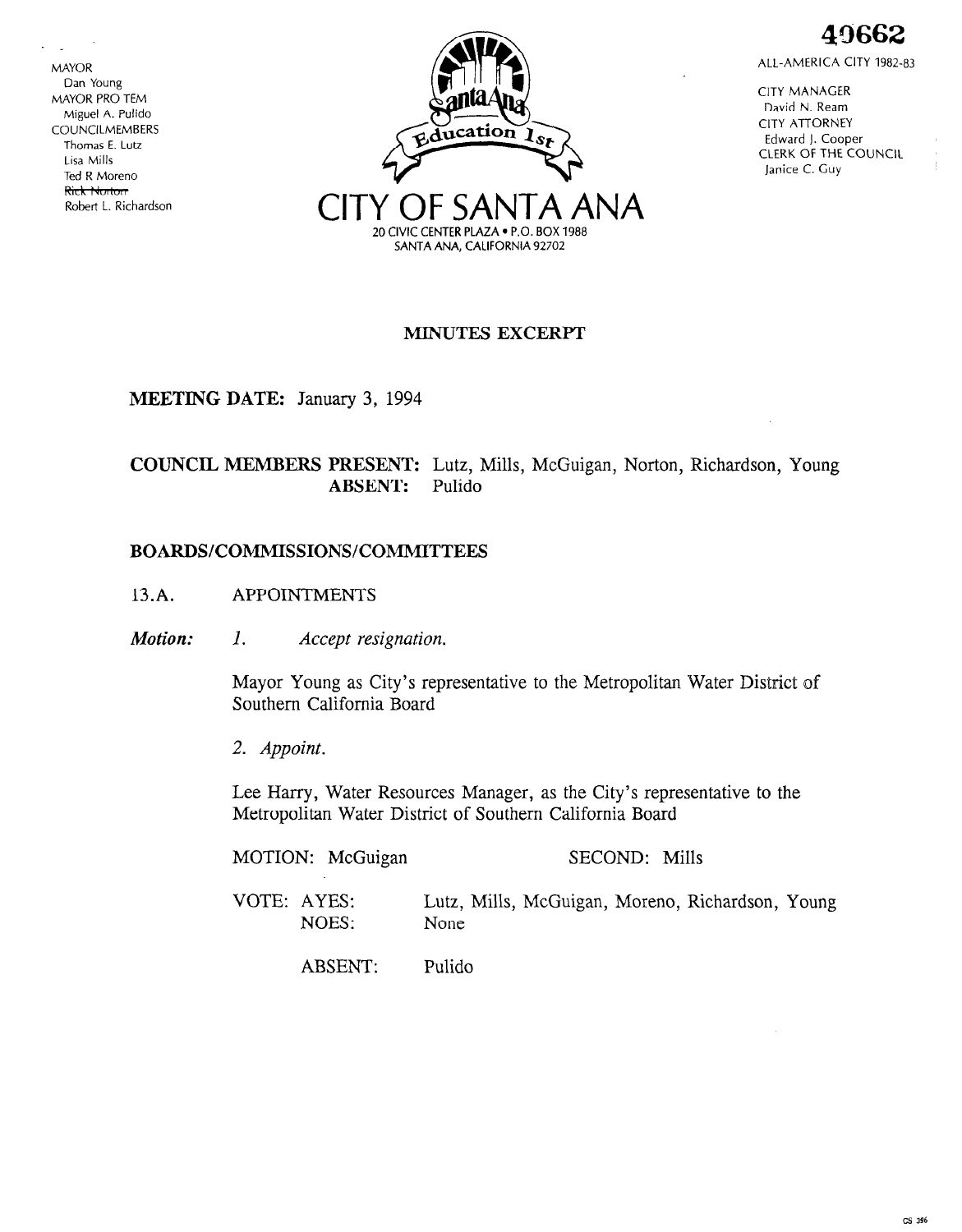## STATE OF CALIFORNIA ) COUNTY OF ORANGE ) CITY OF SANTA ANA )

I, JANICE C. GUY, Clerk of the Council of the City of Santa Ana, California, hereby certify the foregoing to be a full, true and correct copy of the minute entry on record in this office.

IN WITNESS WHEREOF, I have hereunto set my hand and seal this 19th day of January, 1994.

Janice C. Guy<br>Clerk of the Council City of Santa Ana